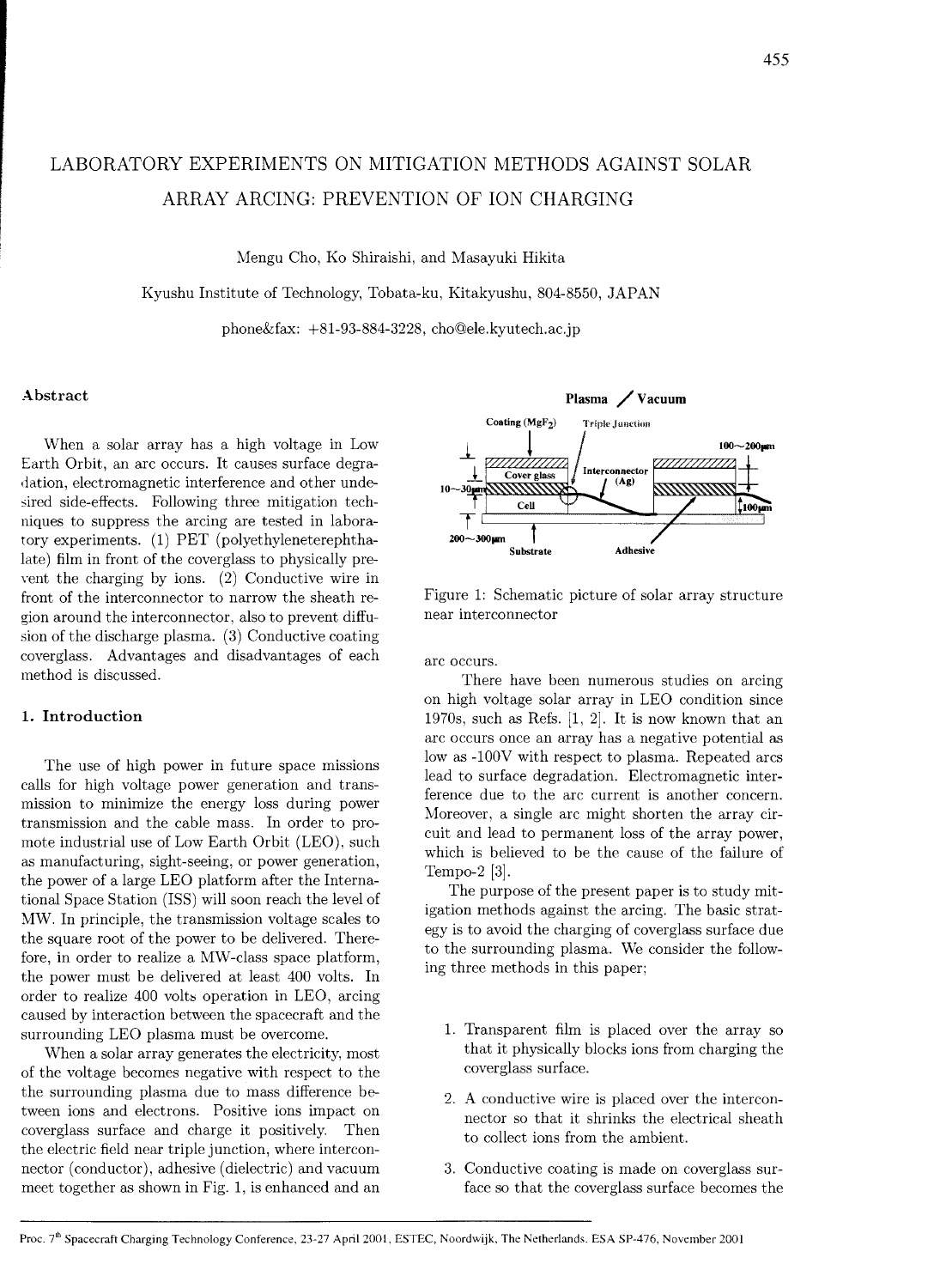

Figure 2: Schematic picture of experimental set-up

same potential as the interconnector.

The first method has an advantage that it can sustain the thermal cycle in orbit. If we put insulator coating directly on the interconnector surface, it often leads to crack due to the thermal cycles in orbit. There is also a report of PASP space experiment [4] that an array with solar concentrator had less arc compared to other designs. Probably the concentrator lens had the similar effect as the film. In the present paper we confirm that point by laboretory experiments. The secor d net nc d .Ias an adv: n. tage that it can minimize the loss of power output compared to the first one, because the decrease of received sun light due to thin wire is negligible. The third method has an advantage that the conductive coverglass is already in use in real spacecraft. Therefore if this method works, no design change is necessary for the high voltage power generation. We test the three methods via laboratory experiment where the LEO plasma condition is simulated. In the second part of this paper, we describe the experimental method. In the third part we present the experimental result and compare the three methods. In the fourth part we conclude this paper.

#### **2. Experiment**

Figure 2 shows the schematic of experimental setup. The plasma chamber is a cylinder of  $1m$  diameter and  $1.2m$  length. The chamber is filled with  $Ar$ plasma made by a Kaufman-type plasma source. The typical chamber conditions during the experiment is  $7.0 \times 10^{-4} Torr$  as the gas pressure,  $5 \times 10^{-11} m^{-3}$  as the plasma density, and  $1.5eV$  as the electron temperat ure.

In Fig. 3 we show a photograph of solar array used in the experiments. This is a solar array of conventional design, which consists of six  $2cm \times 4cm$  silicon solar cell connected in series. Cells are glued on



Figure **3:** Photograph of solar used in the experiments

Kapton film via RTV silicon and the film is held by an aluminum frame. Figure 1 shows the schematic of close-up near the interconnector. We apply the mitigation techniques to this array and place two arrays in the plasma chamber at the same time. Different degree of mitigation is applied to the two arrays so that by comparing the two, we can measure the effect of the mitigation methods. The two arrays are placed back-to-back so that the array surface is parallel to the chamber axis and the coverglass faces outward. Each array is biased by a DC power supply  $(T_{\epsilon}$  kusago,  $T/MK1$  9-50) to a negative potential from  $-1$ J $\mathbb{C}V$  to  $-1$  $\mathbb{C}Q\mathbb{G}V$  for the duration of 10 minutes or 20 minutes. During the experiment, the bias voltage is increased in time, *i.e.* more negative. The capacitance shown in Fig. 2 provides the charge to the arc current, which simulates the coverglass of other parts of solar array in real spacecraft.

The solar array surface is monitored by a video camera so that the arc point is identified from the optical flash observed at the arc onset. The array potential is monitored by a high voltage probe (Sony Tektronix P5100) and the arc current is monitored by a current probe (Sony Tektronix P6022). The probe signals are connected to a digital oscilloscope (Sony Tektronix TDS224). By integrating the current waveform with respect to time, we calculate the electrical charge flown in each arc. For all the cases, the oscilloscope is triggered by a sudden jump in the array potential at the arc onset.

\Ve carried out 7 cases of experiment. For cases 1, 2, and 3, we tested an array (SA-lb, SA-2b, SA-3b) with a roof made by PET film which is separated by the distance  $L$  as shown in Fig. 4 The other array (SA-la, SA-2a, SA-3a) has no roof which is used as a reference (see Fig. 3). The reason why we select PET film is simply because it is easy to obtain. The film used in the experiment is  $100\mu m$  thick overhead-projector sheet sold at any office supply shop. When we select the material used in orbit, it must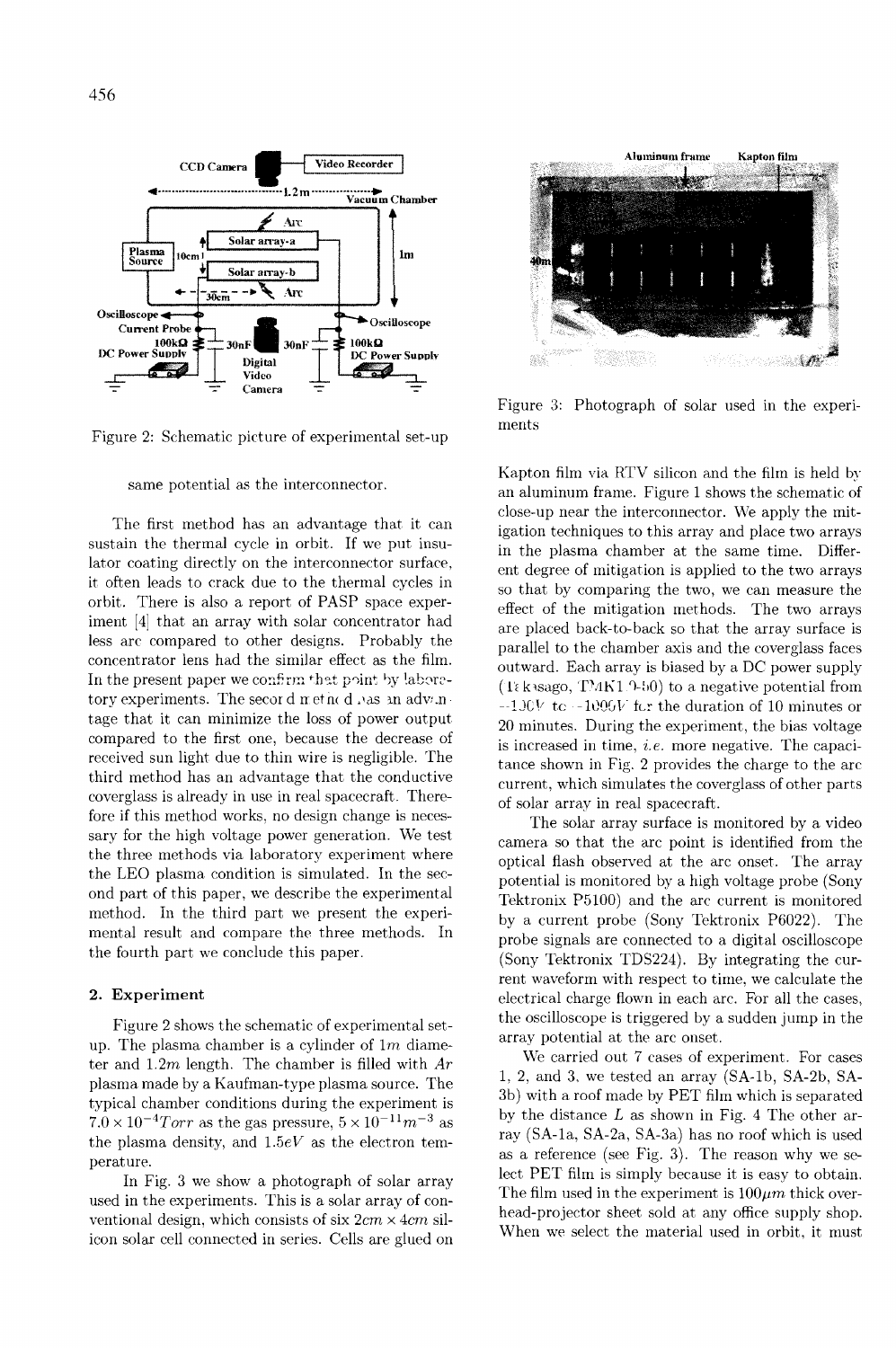

Figure 4: Schematic picture of array with PET film over solar array (SA-lb, SA-2b, and SA-3b). The thickness of PET film is  $100 \mu m$  and the distance between the array and film is defined by L.

be transparent. thin. and resistive to radiation and atomic oxygen. Ions still charge the coverglass by entering through the gap between the film and the coverglass. To see at what gap distance,  $L$ , we can prevent the ions entering the gap, we vary  $L$  in cases 1,2, and 3. We vary the gap by adjusting acrylic bolts and nuts at the four corners of the aluminum frame.

In case 4, both arrays are covered by the PET film. The PET film of one array (SA-4d) has a square hole  $(5mm \times 10mm)$  over the cable junction which is shown as a shaded square in Fig. 5. The other array (SA-4b) has a square hole  $(5mm \times 10mm)$  over an interconnector as shown in Fig. 5. An arc on solar array occur mainly at three different parts, interconnector between coverglasses, cable junction, and edge of cells on Kapton film. When the array is covered by PET film with an hole. most of arcs occur at the hole. By having opening at the two different parts, we investigate the dependence of arc occurrence on the position on solar array.

In case 5, both arrays are covered by the PET film. One array (SA-5a) exposes most of the array area except the cable junction as shown in Fig. 6. The other array (SA-5b) has 4 square holes.  $(5mm \times 10mm, each)$ . In real solar array, it is relatively easy to insulate the cable junction from the plasma, such as EOS-AM array [5]. Therefore. having cable junction covered by PET film simulates more realistic situation. The several holes are made on SA-5b to simulate the debris or micrometeoroid impact on the array which is inevitable during the long time operation in space. The design of SA-5a is also used as a reference in cases 6 and 7 (SA-6a, SA-7a).

In case 6, one array (SA-6b) has tin-plated conductive wire (0.5mm diameter) over the interconnec-



Figure 5: Schematic picture of array used for case 4 in the experiment. Left: SA-4a, Right; SA-4b. The shaded square indicates a hole exposing underlying triple junction. The PET film is placed on the arrays with no gap, *i.e.*  $L = 0$ . The experiment is carried out four times.



Figure 6: Schematic picture of array used for case 5 in the experiment. The shaded area of the left, SA-5a, indicate PET film, which exposes most of array to the plasma except the cable junction. The shaded area of the right, SA-5b, indicates holes in PET film exposing the underlying triple junctions. The PET film is placed on the arrays with no gap, *i.e.*  $L = 0$ . The experiment is carried out three times.

tor at a height of  $5 \sim 7 \, \text{mm}$  as shown in Fig. 7. The conductive wire is grounded. When an interconnector with a negative potential is exposed from the gap between coverglasses, it extends electric sheath outward to collect ions from the ambient plasma [6]. Some of ions attracted by the sheath hit the edge of coverglass and charge it positively. By placing the conductive wire, we can limit the expansion of sheath and slow the charging of the coverglass.

In case 7. one array (SA-7b) has coverglass which is coated by transparent conductor, IT0 (Indium Tin Oxide), whose thickness is  $20nm$ , (see Fig. 8). We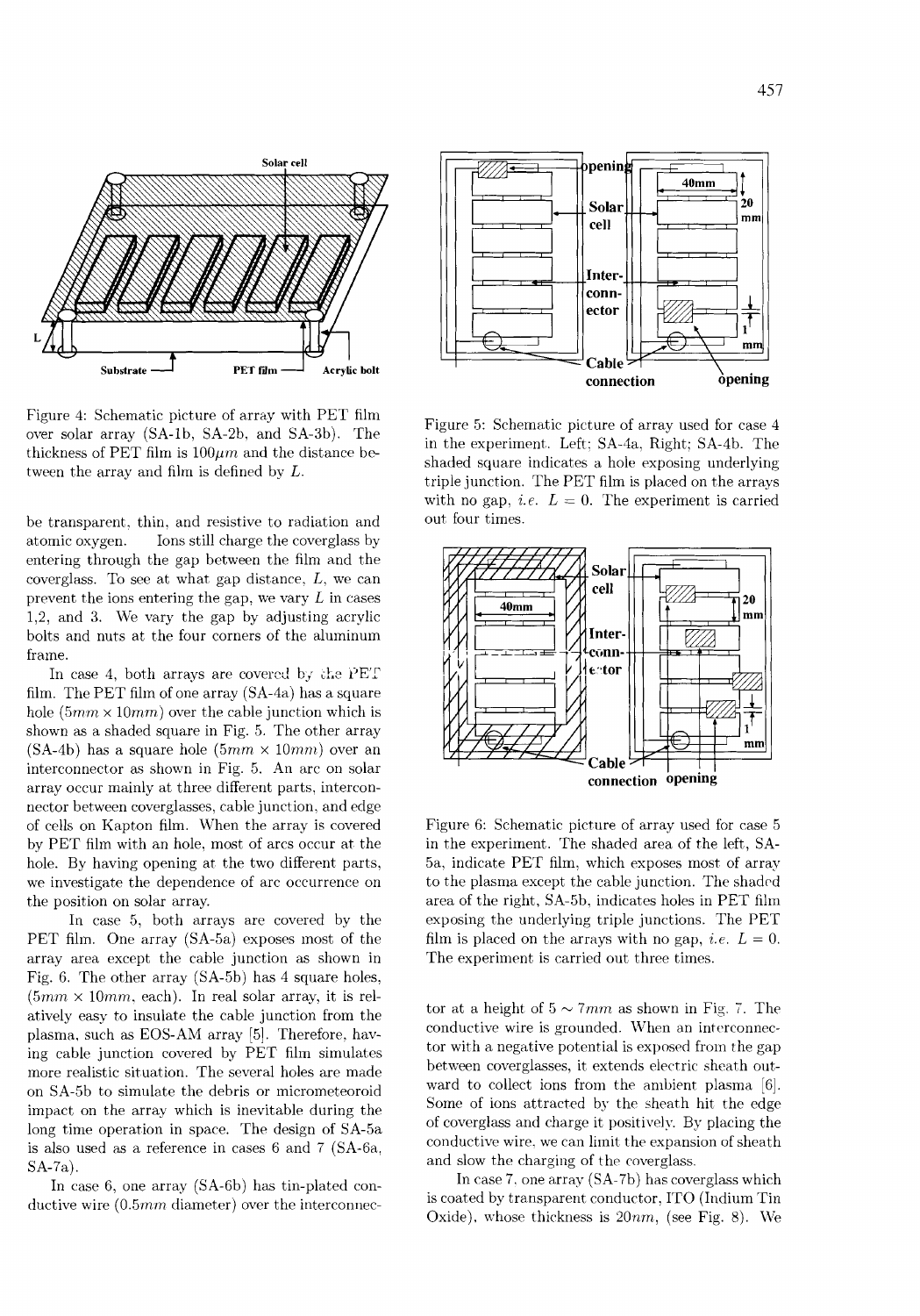458



Figure 7: Schematic picture of array, SA-Gb, used for case 6. The conductive wire is over interconnectors at the height of  $5 \sim 7mm$ . The wires are grounded through the aluminum frame. PET film is also placed with  $L = 0$  to hide the cable junction from the plasma. The experiment is carried out three times.



Figure 8: Schematic picture of array used for case 7 in the experiment: Close-up view near interconnector (upper) and whole view of array, SA-7b, (lower). The IT0 coating is connected to the interconnector via conductive adhesive. PET film is also placed with  $L = 0$  to hide the cable junction from the plasma. The experiment is carried out three times.

use a conductive adhesive (Aquadug<sup>TM</sup>), to make the ITO surface the same potential as the interconnector. In this way, no field intensification occurs at the interconnector surface.

#### 3. Experimental Results **and** Discussion

Figures 9 and 10 show the arc rates against the bias voltage. Each bias voltage was applied for 10 minutes. When the gap between thc film and array surface was sufficiently narrow, the array with film (SA-b) had less arc rate than the array without filrn (SA-a). As the gas became narrower, the amount



Figure 9: Arc rate for different bias voltages measured in case l.



Figure 10: Arc rate for different bias voltages measured in case 2.

of positive ions penetrating the gap decreased and the coverglass was charged less. For the case of  $L = 10mm$ , no significant difference was observed between SA-3a and SA-3b. Figure ll shows the points of arc occurrence identified from the video image. The vertical and horizontal axis of Fig. 11 corresponds to pixels. Among 73 arcs observed by the oscilloscope, 23 arcs were identified from the video image. Most of arcs occurred at the edge of solar cells, which was consistent with the idea that positive ions penetrating the gap charged the coverglass surface. The reason why the arcs concentrated to the upper portion of the array is unknown for the moment. Possible explanation is that the gap was slightly wider at the upper part. The accuracy of the gap separation was  $\pm 1mm$ .

We carried out 4 experiments for case 4 and saw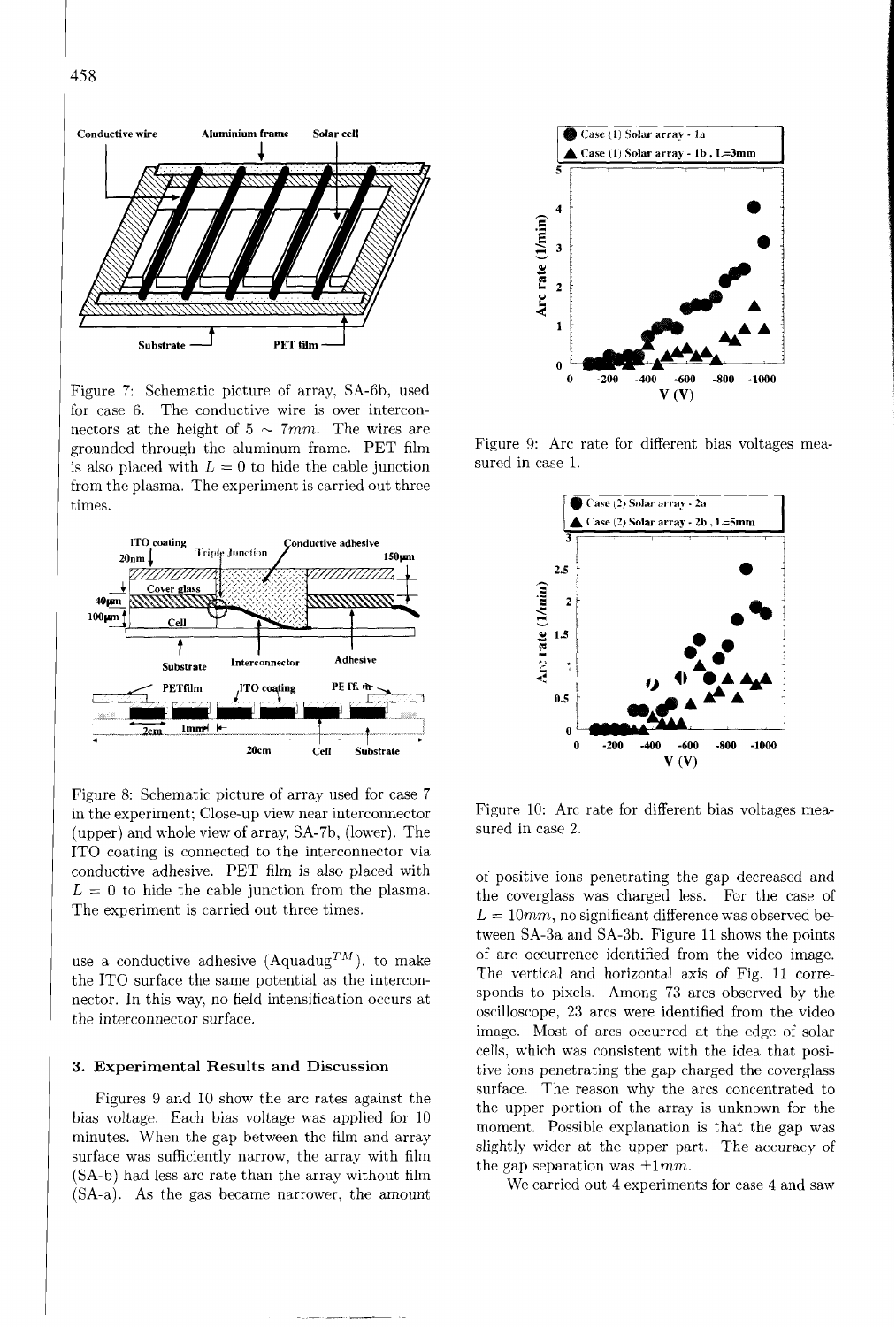

Figure 11: Location of arcs identified from the video image of SA-lb. Locations of 23 arcs were identified, though 73 arcs were measured by the oscilloscope. The six squares drawn in solid lines indicate coverglass.

no significant difference between SA-4a and SA-4b. The arc rates differed only by  $\pm 12\%$  at maximum. We also compared the cha ge f o $v/n$  at eacl a c, bit the difference was within  $\pm 15\%$ . Therefore, as long as a triple junction is formed and exposed to space, either interconnector or cable junction, an arc occurs and once an arc occurs its scale is similar. The triple junction at the cable junction is formed by the electrode surface and the adhesive covering the cable.

Figure 12 shows the arc rate against the bias voltage for case 5. Three experiments are combined to increase the denominator of the arc rate. The bias voltage is applied for 20mins at -300V, 40 mins at -400V, 50mins at -500V, and 60mins at -600V or higher. The arc rate is calculated by dividing the total number of arcs in the three experiment in the total biasing time. The array with few holes in PET film (SA-5b) has far less arc rate than SA-5a. This is because the length of exposed triple junction of SA-5b is much shorter than SA-5a. Therefore, even if holes are produced on PET film during long operation in space, the mitigation effect does not decrease drastically.

Figure 13 shows the arc rate for case 6. The array with conductive wire (SA-6b) has less arc than the normal design (SA-Ga). There are two reasons why the arc occurred less at SA-6b. One reason is that the presence of conductive wire with zero potential limits the expansion of the ion collecting sheath from the interconnector. The result of field calculation shows that the sheath is indeed suppressed for SA-6b compared to SA-6a. The other reason is



Figure 12: Arc rate for different bias voltages measured in case 5.



Figure 13: Arc rate for different bias voltages measured in case 6.

that the conductive wire absorbs the arc plasma before it spreads inside the chamber. The charge flown in one arc for SA-6b is  $2/3$  of the charge for SA-6a. When an arc occurs, the arc plasma is ejected and the plasma density increases locally. The enhanced plasma density increases the arc rate as some of ejected charged particles recharge the coverglass.

In case 7, there was no significant difference regarding the arc rate between SA-7a and SX-7b. Above  $-600V$ , SA-7b which had conductive coverglass had even higher arc rate than SA-7a. The charge flown in one arc was more or less same. within  $\pm 9.1\%$  difference, for the two arrays. Before the experiment, it was expected that the conductive coverglass significantly suppress the arc occurrence because no field enhancement should have occurred at the interconnector. The video image was analyzed and the locations of 134 arcs were identified among 146 arcs observed by the oscilloscope. Figure 14 shows the distribution of the arc points. Arcs oc-